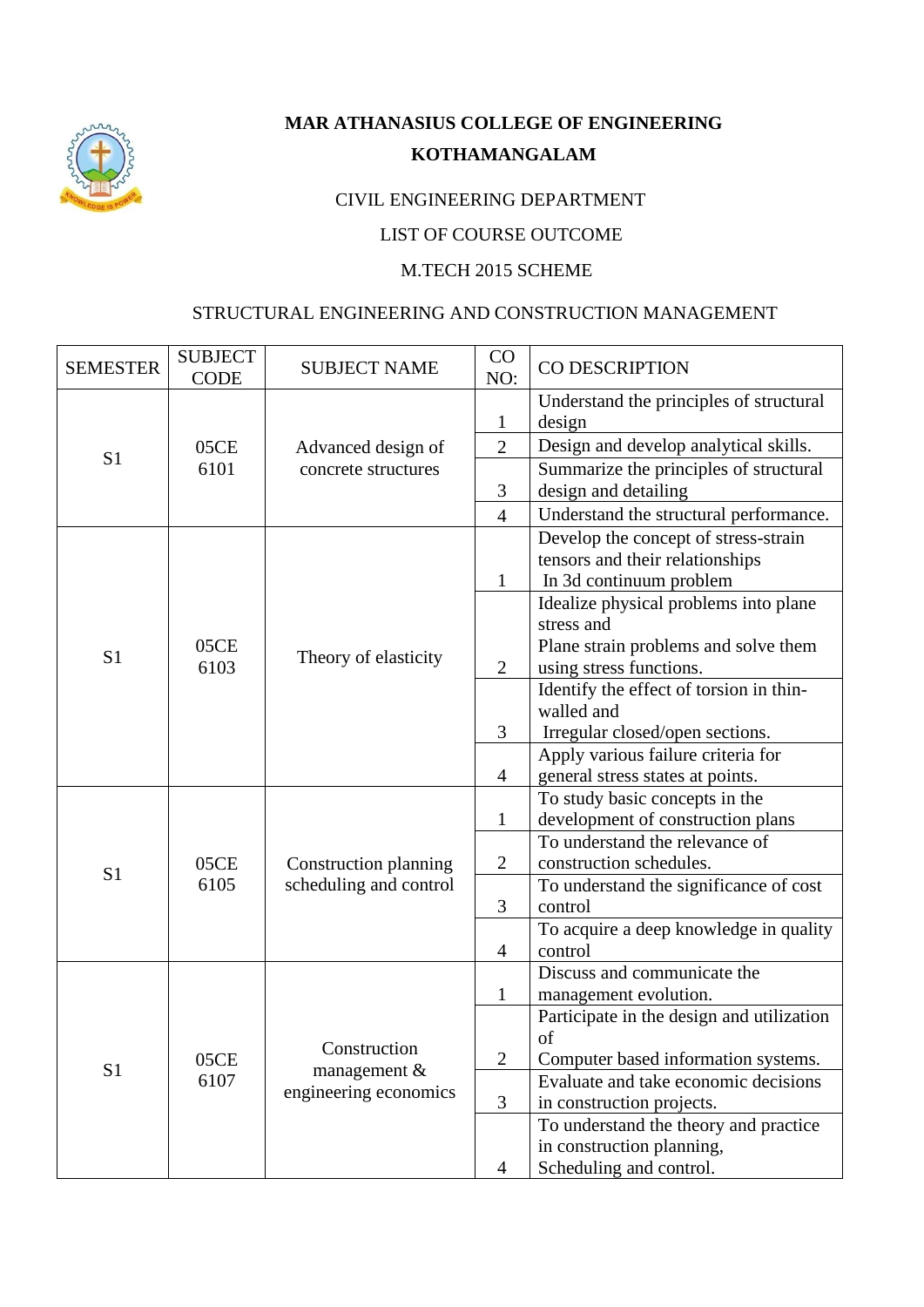|                |              |                                         |                | Review the behaviour of different                                                 |
|----------------|--------------|-----------------------------------------|----------------|-----------------------------------------------------------------------------------|
|                |              |                                         | $\mathbf{1}$   | construction materials                                                            |
|                |              |                                         |                | Compare the various techniques for the<br>characterization of                     |
| S <sub>1</sub> | 05CE         | Modern construction                     | $\overline{2}$ | <b>Construction material</b>                                                      |
|                | 6113         | materials                               |                |                                                                                   |
|                |              |                                         | 3              | Differentiate the factors that change the                                         |
|                |              |                                         |                | material properties                                                               |
|                |              |                                         | $\overline{4}$ | Inspect the different method of analysis<br>of the materials used in construction |
|                |              |                                         |                | The significance of different types of                                            |
|                |              |                                         | $\mathbf{1}$   | research and its various stages.                                                  |
|                |              |                                         |                | The different methods of data                                                     |
|                |              |                                         | $\mathbf{2}$   | collection.                                                                       |
| S <sub>1</sub> | 05CE6177     | Research methodology                    |                | Different methods for analyzing data                                              |
|                |              |                                         | 3              | and interpreting the results.                                                     |
|                |              |                                         |                | The proper way of reporting and                                                   |
|                |              |                                         | $\overline{4}$ | presenting the outcome.                                                           |
|                |              |                                         |                | Understand the principles of structural                                           |
|                | 05CE<br>6191 | Structural engineering<br>design studio |                | analysis and design of a structure using                                          |
|                |              |                                         | $\mathbf{1}$   | software                                                                          |
|                |              |                                         |                | To enable the students to take up any                                             |
|                |              |                                         |                | management project of relevance in                                                |
| S <sub>1</sub> |              |                                         |                | the field of construction management                                              |
|                |              |                                         | $\mathbf{2}$   | and to tackle them using software                                                 |
|                |              |                                         |                | An ability to write a substantial                                                 |
|                |              |                                         | 3              | technical report/document                                                         |
|                |              |                                         | $\overline{4}$ | Compete their subject knowledge                                                   |
|                |              |                                         |                | globally                                                                          |
|                |              |                                         |                | The students will understand the                                                  |
|                |              |                                         | $\mathbf{1}$   | fundamental theory of the fea method.                                             |
|                |              |                                         |                | The students will understand the use of                                           |
|                |              |                                         |                | the basic finite elements for structural                                          |
|                |              |                                         |                | applications using truss, beam and                                                |
|                |              |                                         | $\overline{2}$ | plane elements.                                                                   |
| S <sub>2</sub> | 05CE<br>6102 | Finite element analysis                 |                | The students will identify mathematical<br>model for solution of common           |
|                |              |                                         |                | engineering                                                                       |
|                |              |                                         | $\mathfrak{Z}$ | problems.                                                                         |
|                |              |                                         |                | The students will derive the element                                              |
|                |              |                                         |                | matrix equation by different methods                                              |
|                |              |                                         |                | by applying                                                                       |
|                |              |                                         | $\overline{4}$ | basic laws in mechanics.                                                          |
|                |              |                                         |                | Identify the functional role of                                                   |
| S <sub>2</sub> | 05CE<br>6104 | Advanced concrete<br>technology         |                | aggregates, admixture and cement in                                               |
|                |              |                                         |                | concrete and determine its properities                                            |
|                |              |                                         | $\mathbf{1}$   | as per specification                                                              |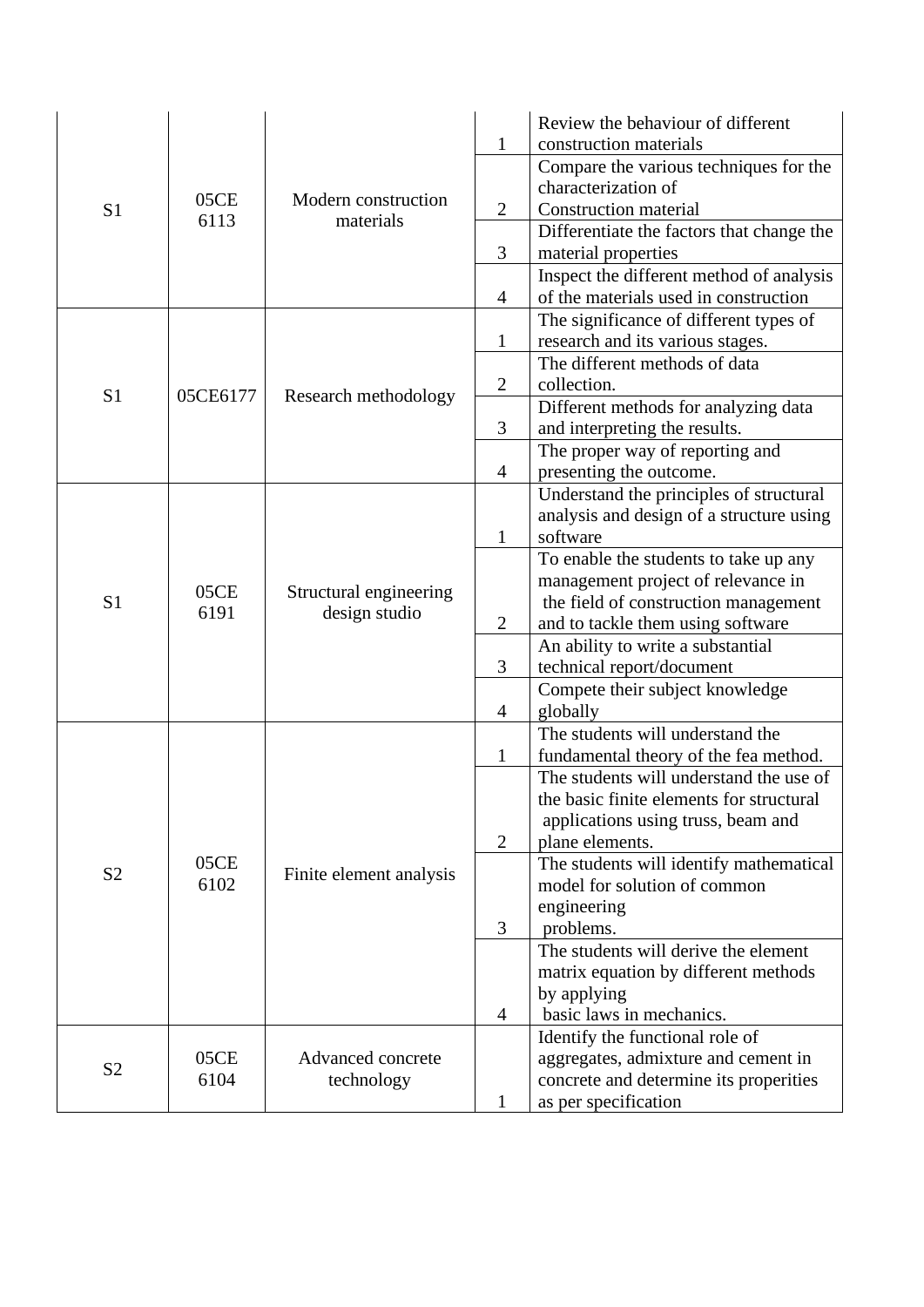|                |              |                        | $\mathfrak{2}$ | Acquire and determine the engineering<br>properties of fresh and hardened<br>concrete. To design a concrete<br>mixmethods to fulfill the required<br>properties of fresh and hardened<br>concrete |
|----------------|--------------|------------------------|----------------|---------------------------------------------------------------------------------------------------------------------------------------------------------------------------------------------------|
|                |              |                        | 3              | Select and<br>design special concrete<br>depending on their specific<br>applications by using special<br>methodology                                                                              |
|                |              |                        | 4              | Evaluate the effect of structure on<br>service life based on durability and<br>demonstrate the technique of<br>nondestructive testing of concrete                                                 |
|                |              |                        | $\mathbf{1}$   | Familiar with different stages of<br>planning in construction                                                                                                                                     |
| S <sub>2</sub> | 05CE6106     | Project planning and   | $\mathfrak{2}$ | Acquire knowledge about productivity<br>analysis.                                                                                                                                                 |
|                |              | implementation         | 3              | Familiar with quality management                                                                                                                                                                  |
|                |              |                        |                | Understand and learn the safety                                                                                                                                                                   |
|                |              |                        | 4              | measures used in construction.<br>To acquire knowledge on manpower                                                                                                                                |
|                | 05CE<br>6126 |                        | $\mathbf{1}$   | planning                                                                                                                                                                                          |
|                |              |                        |                | To acquire knowledge on organising a<br>labour force in a construction                                                                                                                            |
|                |              | Construction personnel | $\overline{c}$ | organisation.                                                                                                                                                                                     |
| S <sub>2</sub> |              | management             | 3              | To have an idea on human relations<br>and organisational behaviour                                                                                                                                |
|                |              |                        |                | To get an idea on developing,<br>maintaining and utilising a labour force                                                                                                                         |
|                |              |                        | 4              | in a construction<br>organisation.                                                                                                                                                                |
|                |              |                        |                | Understand and use the basic concepts<br>in proportioning and design of bridges                                                                                                                   |
|                |              |                        |                | in terms of aesthetics, geographical                                                                                                                                                              |
|                |              |                        | $\mathbf{1}$   | location and functionality.                                                                                                                                                                       |
|                |              |                        |                | Develop an intuitive feeling about the<br>sizing of bridge elements and the                                                                                                                       |
|                |              |                        |                | conceptual                                                                                                                                                                                        |
| S <sub>2</sub> | 05CE6132     | Bridge engineering     | $\overline{2}$ | design part                                                                                                                                                                                       |
|                |              |                        |                | Assess the load flow mechanism and                                                                                                                                                                |
|                |              |                        | 3              | loads on bridges.                                                                                                                                                                                 |
|                |              |                        |                | Design of bridge and its foundation<br>starting from conceptual design,                                                                                                                           |
|                |              |                        |                | selecting suitable bridge, geometry to                                                                                                                                                            |
|                |              |                        | 4              | sizing of its elements                                                                                                                                                                            |
|                | 05CE         |                        |                | Present new thoughts and ideas about                                                                                                                                                              |
| S <sub>2</sub> | 6166         | Seminar - i            | $\mathbf{1}$   | challenging streams in structural<br>engineering                                                                                                                                                  |
|                |              |                        |                |                                                                                                                                                                                                   |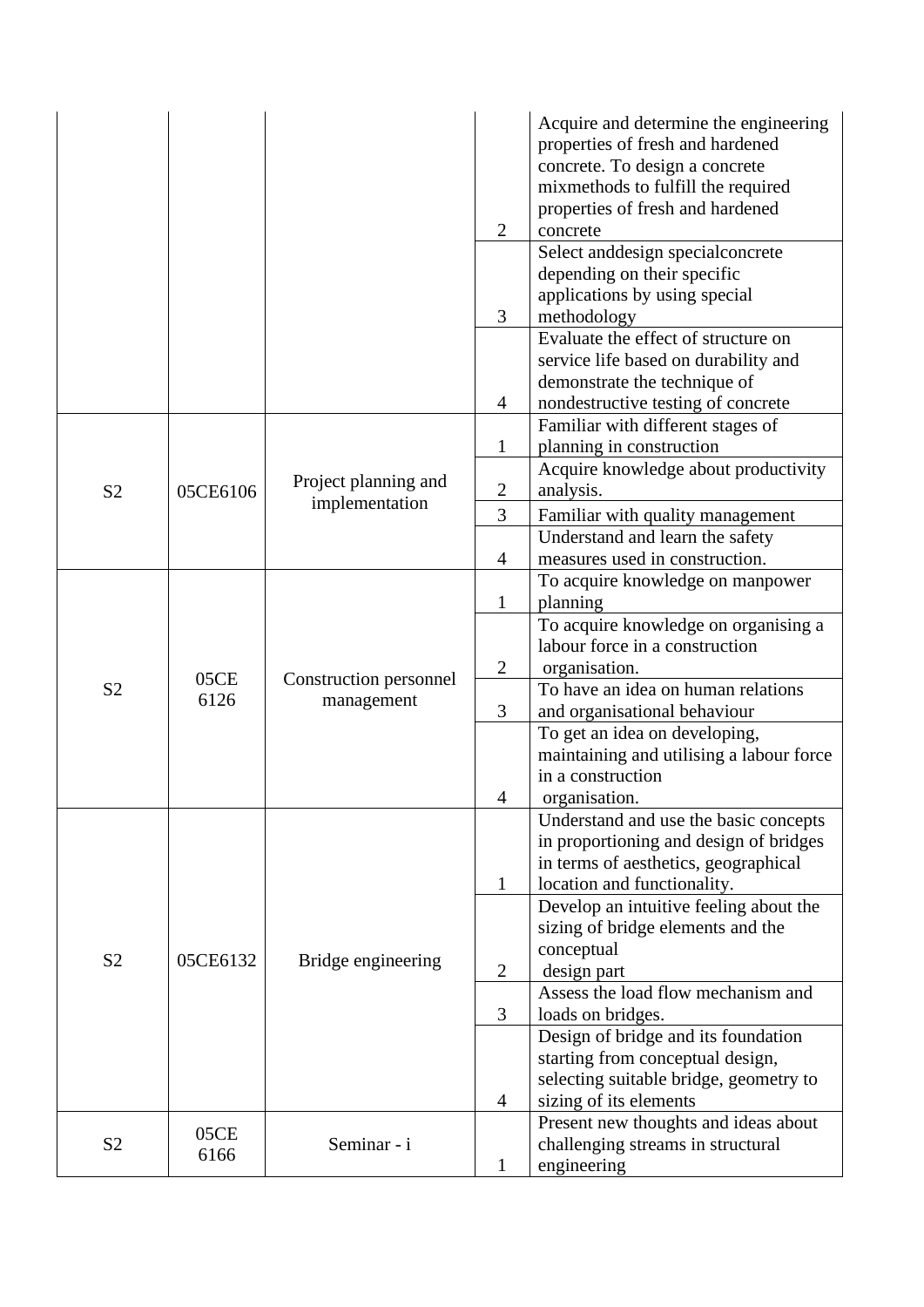|                |              |                       |                | Improve communication skills and          |
|----------------|--------------|-----------------------|----------------|-------------------------------------------|
|                |              |                       |                | attain good mannerism and body            |
|                |              |                       | 2              | language during presentations.            |
|                |              |                       |                | Compete their subject knowledge           |
|                |              |                       | 3              | globally.                                 |
|                |              |                       |                | To improve their ability to incorporate   |
|                |              |                       |                | various suggestions and improvise         |
|                |              |                       |                | them and to write a substantial           |
|                |              |                       | $\overline{4}$ | technical report/document                 |
|                |              |                       |                | To develop practical ability and          |
|                |              |                       |                | knowledge about practical problems        |
|                |              |                       | $\mathbf{1}$   | related to the industry.                  |
|                |              |                       | $\overline{2}$ | To improve the presentation skills        |
|                |              |                       |                | To write and present a substantial        |
|                | 05CE         |                       | 3              | technical report/document                 |
| S <sub>2</sub> | 6188         | Mini project          |                | To gain exposure to field problems and    |
|                |              |                       |                | managing site conditions by making        |
|                |              |                       |                | several                                   |
|                |              |                       |                | visits to various construction sites      |
|                |              |                       |                | which are at different stages of          |
|                |              |                       | $\overline{4}$ | construction.                             |
|                |              |                       |                | Understand the elements of finite         |
|                | 05CE<br>6192 |                       |                | element modelling, specification of       |
|                |              |                       |                | loads and                                 |
|                |              |                       |                | boundary condition, performing            |
|                |              |                       |                | analysis and interpretation of results    |
|                |              |                       | 1              | for final design                          |
| S <sub>2</sub> |              | Computer applications |                | Understand the principles of structural   |
|                |              | lab                   |                | analysis and design of a structure using  |
|                |              |                       | $\overline{2}$ | software                                  |
|                |              |                       |                | An ability to write a substantial         |
|                |              |                       | 3              | technical report/document                 |
|                |              |                       |                | Compete their subject knowledge           |
|                |              |                       | $\overline{4}$ | globally                                  |
|                |              |                       |                | Understand the cause of deterioration     |
|                |              |                       | $\mathbf{1}$   | of concrete structures.                   |
|                |              | Maintenance and       | $\overline{2}$ | Design and develop analytical skills.     |
| S <sub>3</sub> | 05CE         | rehabilitation of     |                | Summarize the principles of repair and    |
|                | 7145         | structures            | 3              | rehabilitation of structures.             |
|                |              |                       |                | Understands the concept of                |
|                |              |                       | $\overline{4}$ | serviceability and durability.            |
|                |              |                       |                | Acquire knowledge about                   |
|                |              |                       |                | identification of project, preparation of |
|                |              |                       |                | project reports and                       |
| S <sub>3</sub> | 05CE         | Construction project  |                | feasibility study of various              |
|                | 7153         | management            | $\mathbf{1}$   | construction projects.                    |
|                |              |                       |                | Acquire knowledge about material          |
|                |              |                       | $\overline{2}$ | management                                |
|                |              |                       |                |                                           |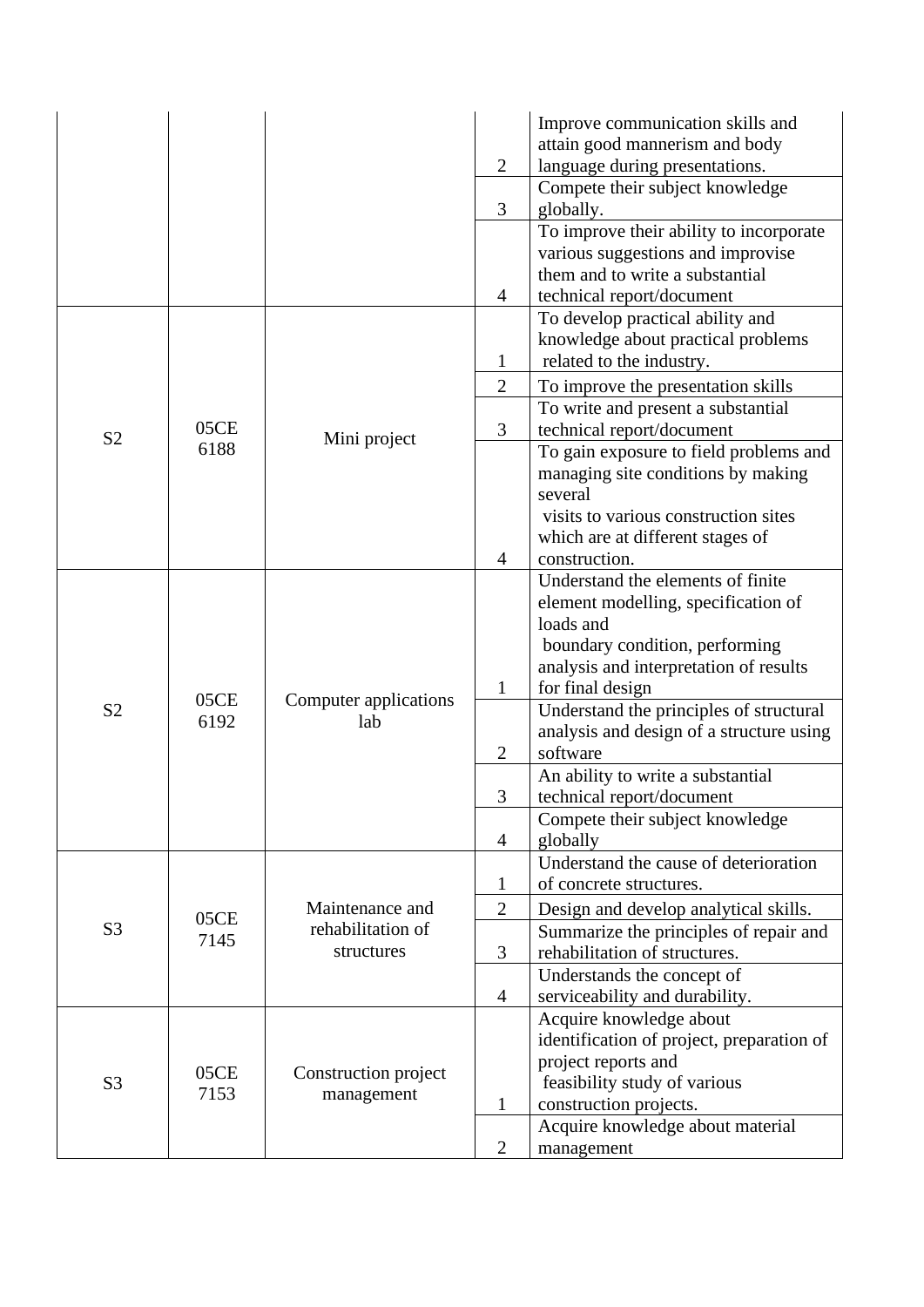|                |              |                      |                | Acquire knowledge about current                               |
|----------------|--------------|----------------------|----------------|---------------------------------------------------------------|
|                |              |                      |                | practices in construction accounts and                        |
|                |              |                      | 3              | its management                                                |
|                |              |                      |                | Acquire knowledge about risks and                             |
|                |              |                      | $\overline{4}$ | insurance in construction                                     |
|                |              |                      |                | Present new thoughts and ideas about                          |
|                |              |                      |                | challenging streams in structural                             |
|                |              |                      | $\mathbf{1}$   | engineering                                                   |
|                |              |                      |                | Improve communication skills and                              |
|                |              |                      |                | attain good mannerism and body                                |
|                | 05CE         |                      | $\overline{2}$ | language during presentations.                                |
| S <sub>3</sub> | 7167         | Seminar $-$ ii       |                | Compete their subject knowledge                               |
|                |              |                      | 3              | globally.                                                     |
|                |              |                      |                | To improve their ability to incorporate                       |
|                |              |                      |                | various suggestions and improvise                             |
|                |              |                      |                | them and to write a substantial                               |
|                |              |                      | $\overline{4}$ | technical report/document                                     |
|                |              |                      | $\mathbf{1}$   | To improve the technical skill                                |
|                |              |                      |                | An ability to write a substantial                             |
|                | 05CE         | Project (phase-i)    | $\overline{2}$ | technical report/document                                     |
| S <sub>3</sub> | 7187         |                      |                | To address a practical problem and to                         |
|                |              |                      | 3              | solve social issues.                                          |
|                |              |                      | $\overline{4}$ | To improve the presentation skills                            |
|                |              |                      | $\mathbf{1}$   |                                                               |
|                |              |                      |                | To improve the technical skill                                |
|                | 05CE<br>7188 | Project (phase-ii)   |                | An ability to write a substantial                             |
| S4             |              |                      | $\overline{2}$ | technical report/document                                     |
|                |              |                      | 3              | To address a practical problem and to<br>solve social issues. |
|                |              |                      |                |                                                               |
|                |              |                      | $\overline{4}$ | To improve the presentation skills                            |
|                |              |                      |                |                                                               |
|                |              |                      |                |                                                               |
| <b>CASE</b>    |              |                      |                | Understand the principles of structural                       |
|                |              |                      | $\mathbf{1}$   | design                                                        |
|                |              |                      |                |                                                               |
|                |              |                      | $\overline{2}$ | Design and develop analytical skills.                         |
| S <sub>1</sub> | 05CE6001     | Advanced design of   |                | Summarize the principles of structural                        |
|                |              | concrete structures  | 3              | design and detailing                                          |
|                |              |                      | $\overline{4}$ | Understand the structural performance.                        |
|                |              |                      |                |                                                               |
|                |              |                      |                |                                                               |
|                |              |                      |                | Develop the concept of stress-strain                          |
|                |              |                      |                | tensors and their relationships in 3d                         |
|                |              | Theory of elasticity | 1              | continuum problem                                             |
| S <sub>1</sub> | 05CE6003     |                      |                | Idealize physical problems into plane                         |
|                |              |                      |                | stress and plane strain problems and                          |
|                |              |                      |                |                                                               |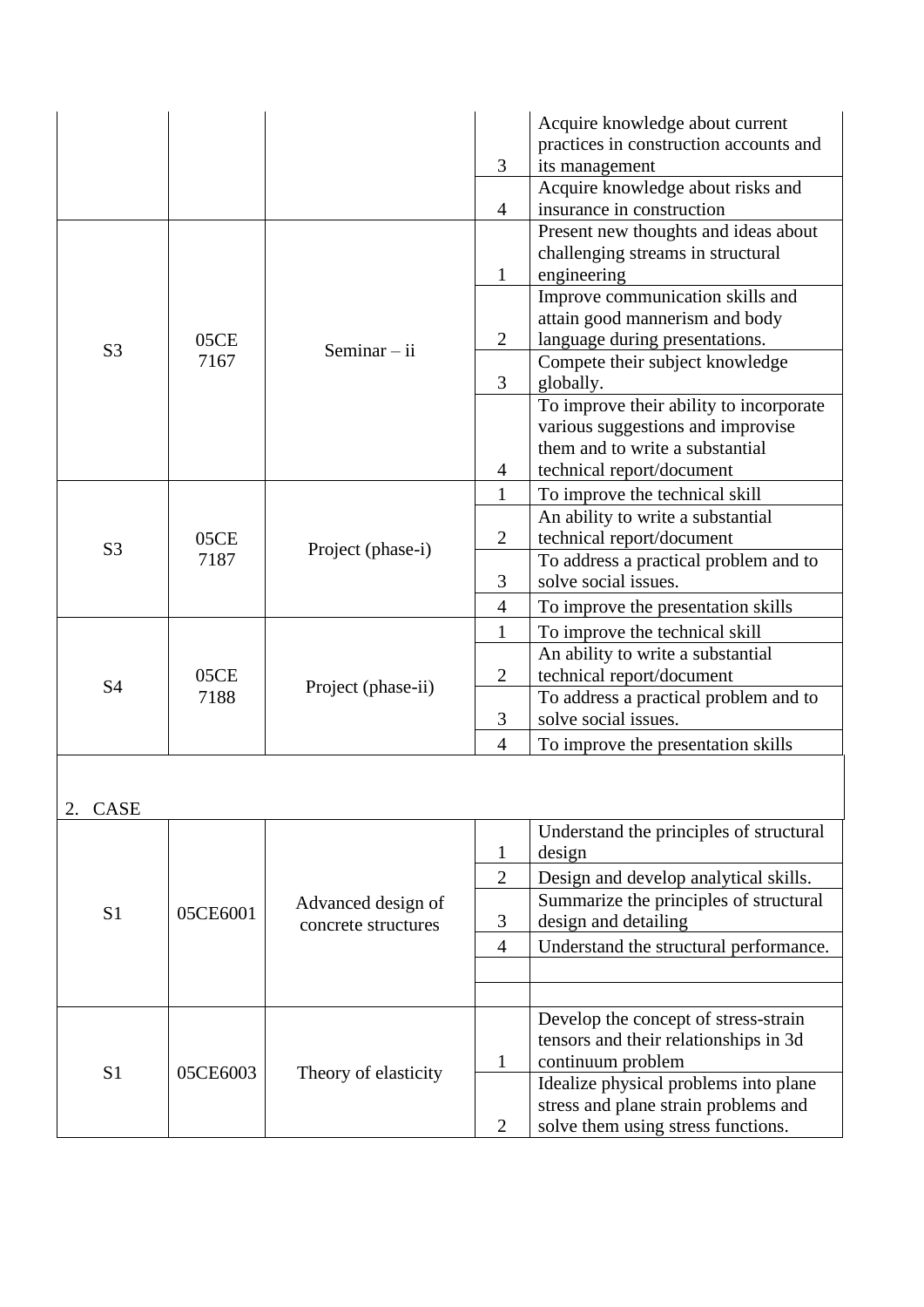|                |          |                      |                | Identify the effect of torsion in thin-       |
|----------------|----------|----------------------|----------------|-----------------------------------------------|
|                |          |                      |                | walled and irregular closed/open              |
|                |          |                      | 3              | sections.                                     |
|                |          |                      |                | Apply various failure criteria for            |
|                |          |                      | $\overline{4}$ | general stress states at points.              |
|                |          |                      |                | To understand the basic concepts of           |
|                |          |                      |                | structural dynamics and relevance             |
|                |          |                      |                | modelling                                     |
|                |          |                      |                | structures as continuous system, single       |
|                |          |                      |                | or multiple degree, of, freedom               |
| S <sub>1</sub> | 05CE6005 | Structural dynamics  | $\mathbf{1}$   | systems.                                      |
|                |          |                      |                | To apply the principles of structural         |
|                |          |                      | $\overline{2}$ | dynamics to practical problems.               |
|                |          |                      |                | Express structural dynamics problem           |
|                |          |                      | 3              | as equivalent problems of statics.            |
|                |          |                      |                | Understand the significance of                |
|                |          |                      | $\overline{4}$ | damping and resonance in structures.          |
|                |          | Prestressed concrete |                | Understand the basic concepts of              |
|                | 05CE6007 |                      | $\mathbf{1}$   | prestressed concrete, methods and its<br>use. |
|                |          |                      |                | Analyse, comprehend the design and            |
|                |          |                      |                | detailing of prestressed concrete             |
| S <sub>1</sub> |          |                      | $\overline{2}$ | structures used in practice.                  |
|                |          |                      |                | Design and detailing of common                |
|                |          |                      | 3              | prestressed structural elements.              |
|                |          |                      |                | Innovative methods in prestressed             |
|                |          |                      | $\overline{4}$ | members and construction.                     |
|                | 05CE6011 |                      |                | Understand the energy principles and          |
|                |          |                      | $\mathbf{1}$   | its application.                              |
|                |          |                      |                | Appreciate the significance of stiffness      |
|                |          |                      |                | matrix method as a tool for analysing         |
|                |          | Advanced analysis of |                | structural forms with far less                |
| S <sub>1</sub> |          | structures           | $\mathbf{2}$   | computational effort.                         |
|                |          |                      |                | To obtain the output of the common            |
|                |          |                      | 3              | structural forms using stiffness method.      |
|                |          |                      |                | Flexibility matrix method and its             |
|                |          |                      |                | application in common structural              |
|                |          |                      | $\overline{4}$ | forms.                                        |
|                |          |                      |                | The significance of different types of        |
|                |          |                      | $\mathbf{1}$   | research and its various stages.              |
|                |          |                      |                | The different methods of data                 |
| S <sub>1</sub> | 05CE6077 | Research methodology | $\mathbf{2}$   | collection.                                   |
|                |          |                      |                | Different methods for analyzing data          |
|                |          |                      | $\mathfrak{Z}$ | and interpreting the results.                 |
|                |          |                      |                | The proper way of reporting and               |
|                |          |                      | $\overline{4}$ | presenting the outcome.                       |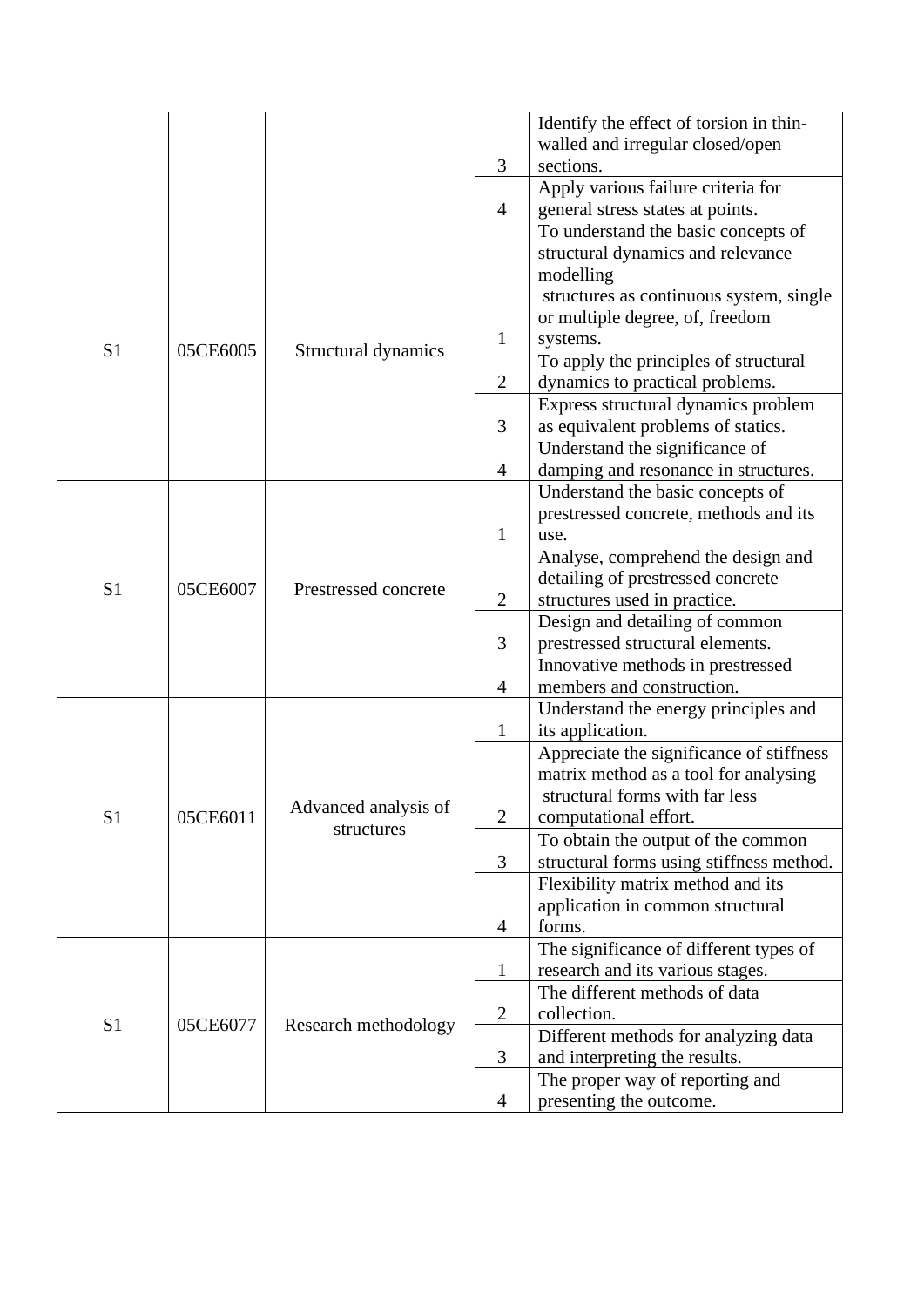| S <sub>1</sub> | 05CE6091 | Structural engineering<br>design studio      | $\mathbf{1}$<br>$\overline{2}$<br>$\mathfrak{Z}$<br>$\overline{4}$ | Achieve knowledge and understand the<br>principles of structural analysis, design<br>and summarise the performance of<br>structures for static and dynamic forces<br>Understand the principles of structural<br>analysis and design of a structure using<br>software<br>An ability to write a substantial<br>technical report/document<br>Compete their subject knowledge<br>globally                                                        |
|----------------|----------|----------------------------------------------|--------------------------------------------------------------------|----------------------------------------------------------------------------------------------------------------------------------------------------------------------------------------------------------------------------------------------------------------------------------------------------------------------------------------------------------------------------------------------------------------------------------------------|
| S <sub>2</sub> | 05CE6002 | Finite element method                        | $\mathbf{1}$<br>$\mathbf{2}$                                       | Tackle all engineering continuum<br>problems and idealize actual physical<br>problems into mathematical model and<br>then to a finite element model.<br>Solve continuum mechanics problem<br>using existing finite element method<br>software packages.<br>Evaluate, interpret and assess the finite                                                                                                                                         |
|                |          |                                              | 3<br>$\overline{4}$                                                | element analysis results for design and<br>evaluation purposes.<br>Extend the knowledge of the<br>application of finite element method.                                                                                                                                                                                                                                                                                                      |
| S <sub>2</sub> | 05CE6004 | Design of bridges                            | $\mathbf{1}$<br>$\overline{2}$<br>3                                | Understand and use the basic concepts<br>in proportioning and design of bridges<br>in terms of aesthetics, geographical<br>location and functionality.<br>Develop an intuitive feeling about the<br>sizing of bridge elements and the<br>conceptual design part.<br>Assess the load flow mechanism and<br>design of sub structures                                                                                                           |
| S <sub>2</sub> | 05CE6006 | Theory of plates and<br>shells               | $\overline{4}$<br>$\mathbf{1}$<br>$\mathbf{2}$<br>$\mathfrak{Z}$   | Case studies and innovations in bridge<br>engineering.<br>Understand the classification of plates<br>and relevant theory to be applied for<br>their analysis<br>The classic theory of thin plates and<br>apply navier's and levy's solution to<br>analyse problems related to thin plates<br>Analysis of circular plates subjected to<br>axi-symmetric loads<br>The behaviour of shells and apply<br>classic theories for analysis of simple |
| S <sub>2</sub> | 05CE6022 | Earthquake resistant<br>design of structures | $\overline{4}$<br>$\mathbf{1}$                                     | shells<br>The student will understand the basic<br>concepts and its importance on the<br>design of seismic resistant structures                                                                                                                                                                                                                                                                                                              |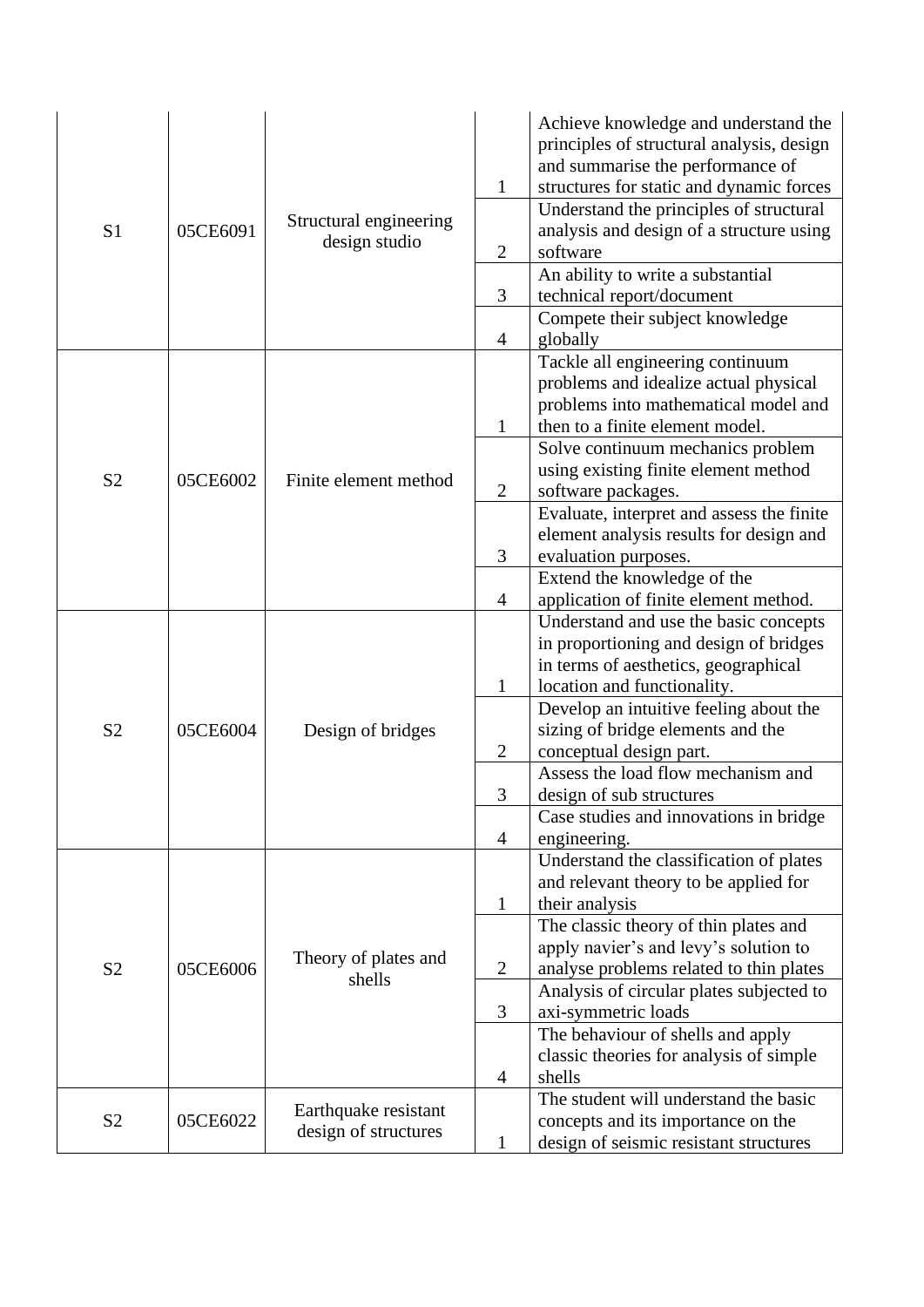|                |          |                                       |                | Select appropriate structural systems,<br>configurations and proportions so as to<br>resist earthquake effects and<br>understand detailing of rcc and steel |
|----------------|----------|---------------------------------------|----------------|-------------------------------------------------------------------------------------------------------------------------------------------------------------|
|                |          |                                       | $\overline{2}$ | members                                                                                                                                                     |
|                |          |                                       |                | Do the design and detailing of                                                                                                                              |
|                |          |                                       |                | structures for seismic resistance as per                                                                                                                    |
|                |          |                                       |                | indian standards and for ductile                                                                                                                            |
|                |          |                                       | 3              | behaviour as per code provisions                                                                                                                            |
|                |          |                                       |                | Summarize the seismic evaluation and                                                                                                                        |
|                |          |                                       |                | retrofitting of structures and awareness                                                                                                                    |
|                |          |                                       |                | about disaster management due to                                                                                                                            |
|                |          |                                       | $\overline{4}$ | earthquakes                                                                                                                                                 |
|                |          |                                       | 1              | Identify the structure property<br>relationships                                                                                                            |
|                |          |                                       |                | Predict the reduction in the properties                                                                                                                     |
|                |          |                                       |                | of concrete exposed to higher                                                                                                                               |
|                |          | Microstructure and                    |                | temperatures and familiarise various                                                                                                                        |
| S <sub>2</sub> | 05CE6032 | innovations in structural<br>concrete | $\overline{2}$ | supplementary cementitious materials                                                                                                                        |
|                |          |                                       |                | Approaches of mix design and specify                                                                                                                        |
|                |          |                                       | 3              | the self compacting concrete                                                                                                                                |
|                |          |                                       |                | Interpret xrd patterns, sem images and                                                                                                                      |
|                |          |                                       | $\overline{4}$ | tga curves.                                                                                                                                                 |
|                |          |                                       |                | Present new thoughts and ideas about                                                                                                                        |
|                |          |                                       |                | challenging streams in structural                                                                                                                           |
|                |          |                                       | $\mathbf 1$    | engineering                                                                                                                                                 |
|                |          |                                       |                | Improve communication skills and                                                                                                                            |
|                |          |                                       |                | attain good mannerism and body                                                                                                                              |
| S <sub>2</sub> | 05CE6066 |                                       | $\overline{2}$ | language during presentations                                                                                                                               |
|                |          | Seminar - i                           |                | Compete their subject knowledge                                                                                                                             |
|                |          |                                       | 3              | globally                                                                                                                                                    |
|                |          |                                       |                | To improve their ability to incorporate                                                                                                                     |
|                |          |                                       |                | various suggestions and improvise                                                                                                                           |
|                |          |                                       |                | them and to write a substantial                                                                                                                             |
|                |          |                                       | $\overline{4}$ | technical report/document                                                                                                                                   |
|                |          |                                       |                | To develop practical ability and                                                                                                                            |
|                |          |                                       |                | knowledge about practical problems                                                                                                                          |
|                |          |                                       | $\mathbf{1}$   | related to the industry                                                                                                                                     |
|                |          |                                       | $\overline{2}$ | To improve the presentation skills                                                                                                                          |
|                |          |                                       |                | To write and present a substantial                                                                                                                          |
| S <sub>2</sub> | 05CE6088 | Mini project                          | 3              | technical report/document                                                                                                                                   |
|                |          |                                       |                | To gain exposure to field problems and                                                                                                                      |
|                |          |                                       |                | managing site conditions by making                                                                                                                          |
|                |          |                                       |                | several visits to various construction                                                                                                                      |
|                |          |                                       |                | sites which are at different stages of                                                                                                                      |
|                |          |                                       | 4              | construction                                                                                                                                                |
| S <sub>2</sub> | 05CE6092 | Computer applications<br>lab          |                | Achieve knowledge of analysis and                                                                                                                           |
|                |          |                                       | $\mathbf 1$    | development of programming skills                                                                                                                           |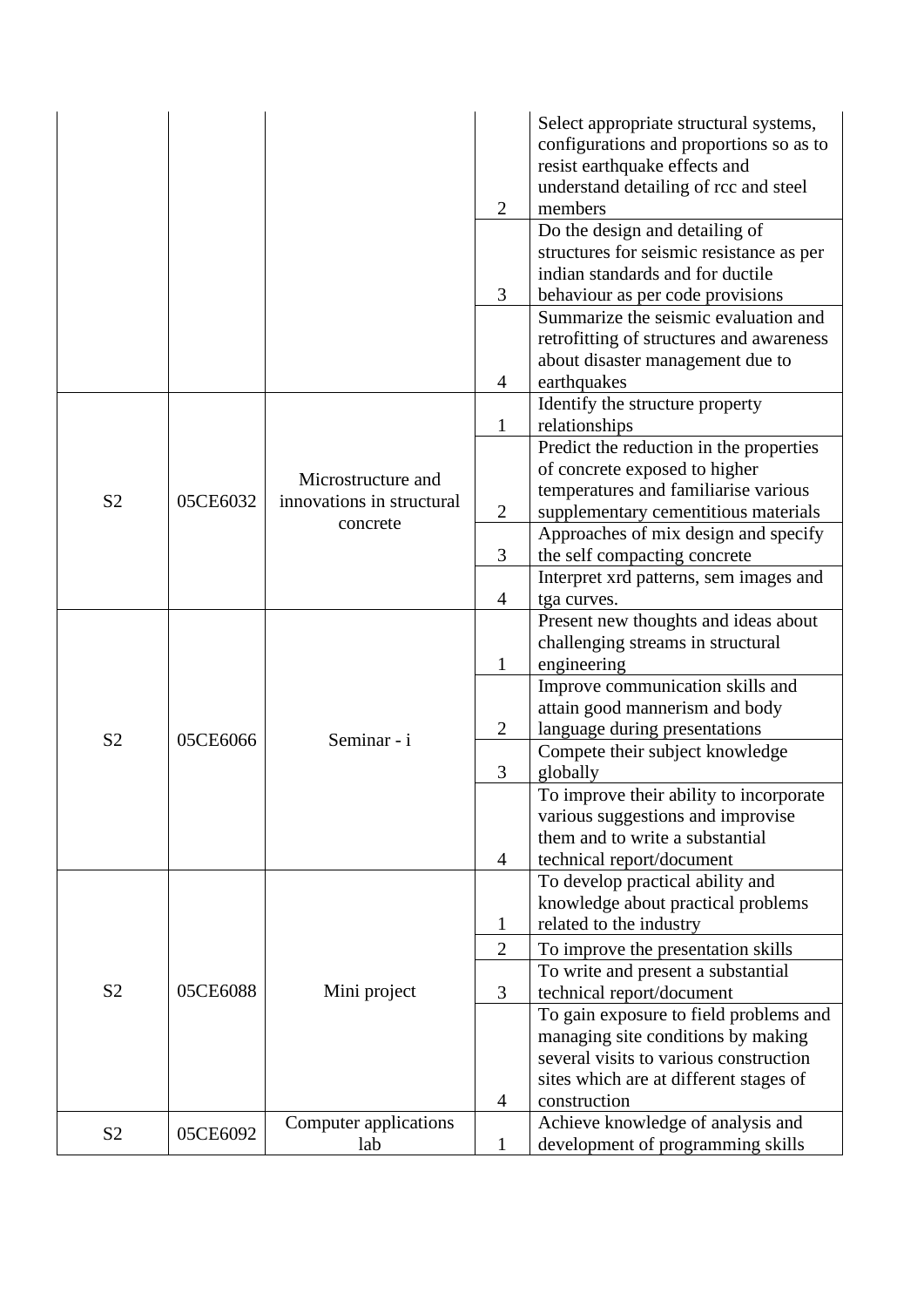|                |          |                                                |                | Use industry and research standard        |
|----------------|----------|------------------------------------------------|----------------|-------------------------------------------|
|                |          |                                                | $\overline{2}$ | software in a professional set up.        |
|                |          |                                                |                | Understand the elements of finite         |
|                |          |                                                |                | element modelling, specification of       |
|                |          |                                                |                | loads and boundary condition,             |
|                |          |                                                |                | performing analysis and interpretation    |
|                |          |                                                | 3              | of results for final design               |
|                |          |                                                |                | Compete their subject knowledge           |
|                |          |                                                | $\overline{4}$ | globally                                  |
|                |          |                                                |                | Appreciate and understand the             |
|                |          |                                                | $\mathbf{1}$   | principles of strength and stability.     |
|                |          |                                                |                | Different approaches related to stability |
|                |          |                                                | $\mathbf{2}$   | of columns.                               |
| S <sub>3</sub> | 05CE7041 | Stability of structures                        |                | To understand the behaviour of beam       |
|                |          |                                                | 3              | column and frame buckling.                |
|                |          |                                                |                | To understand the behaviour of beam       |
|                |          |                                                | $\overline{4}$ | column and frame buckling.                |
|                |          |                                                |                |                                           |
|                |          |                                                |                | Understand various computational          |
|                |          | Numerical methods in<br>structural engineering |                | methods available to solve practical      |
|                | 05CE7051 |                                                |                | problems and eigen value problems         |
|                |          |                                                | $\mathbf{1}$   | etc., applied in structural engineering.  |
|                |          |                                                |                | Enhance the capacity to select the most   |
|                |          |                                                |                | appropriate techniques for tackling       |
| S <sub>3</sub> |          |                                                |                | problems by numerical integration in      |
|                |          |                                                | $\mathbf{2}$   | structural engineering.                   |
|                |          |                                                |                | Inculcate an ability to solve             |
|                |          |                                                |                | numerically many types of problems        |
|                |          |                                                | 3              | numerical differentiation.                |
|                |          |                                                |                | Familiarise numerical differentiation in  |
|                |          |                                                |                | plate bending problems with different     |
|                |          |                                                | 4              | end and loading conditions.               |
|                |          |                                                |                | Present new thoughts and ideas about      |
|                |          |                                                |                | challenging streams in structural         |
|                |          |                                                | $\mathbf{1}$   | engineering                               |
|                |          |                                                |                | Improve communication skills and          |
|                |          |                                                |                | attain good mannerism and body            |
| S <sub>3</sub> | 05CE7067 | Seminar-ii                                     | $\overline{2}$ | language during presentations.            |
|                |          |                                                |                | Compete their subject knowledge           |
|                |          |                                                | $\mathfrak{Z}$ | globally.                                 |
|                |          |                                                |                | To improve their ability to incorporate   |
|                |          |                                                |                | various suggestions and improvise         |
|                |          |                                                |                | them and to write a substantial           |
|                |          |                                                | $\overline{4}$ | technical report/document                 |
|                |          |                                                |                | Inculcate the reading habit and identify  |
|                |          | Project (phase 1)                              |                | the hidden ideas &interrupt               |
| S <sub>3</sub> | 05CE7087 |                                                | $\mathbf{1}$   | complexities in the journal paper         |
|                |          |                                                |                | To address a practical problem and        |
|                |          |                                                | $\overline{2}$ | establish solution techniques.            |